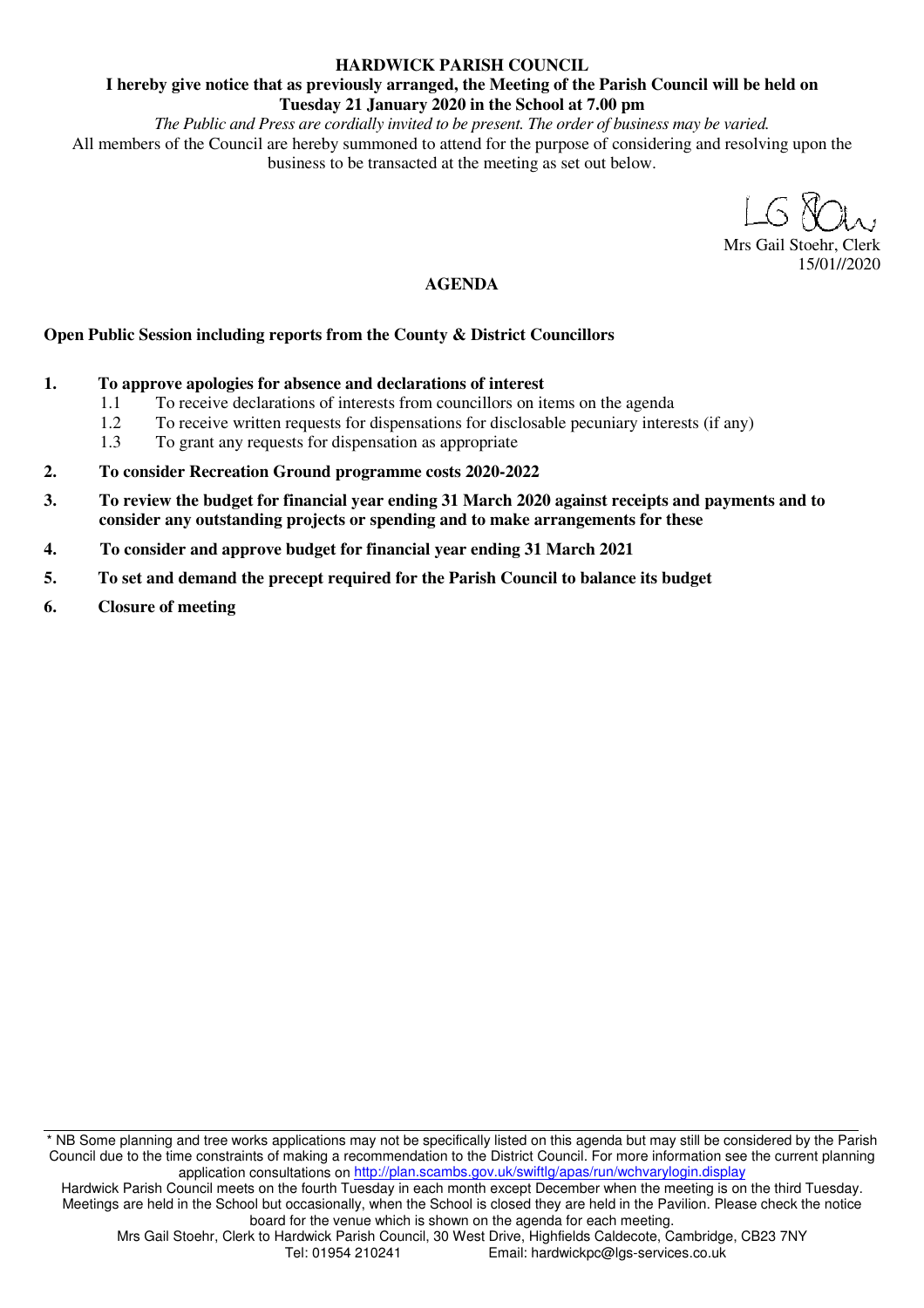### **Open Public Session including reports from the County & District Councillors**

1. Apologies for absence – to be reported at the meeting.

Declarations of interests – members should declare their interests state why they have an interest, the type of interest held and if they have a dispensation state this and the extent of their dispensation i.e. to either speak or speak and vote. If members have a pecuniary interest, having declared an interest they must not take part in the agenda item unless they have been granted a dispensation to do so.

- 2. To consider Recreation Ground programme costs 2020-2022 Report from Chris Fuller and costs attached.
- 3. To review the budget for financial year ending 31 March 2020 against receipts and payments and to consider any outstanding projects or spending and to make arrangements for these Receipts and payments to date v budget and draft budget based on existing contract and known spending attached
- 4. To consider and approve budget for financial year ending 31 March 2021
- 5. To set and demand the precept required for the Parish Council to balance its budget
- 6. Closure of meeting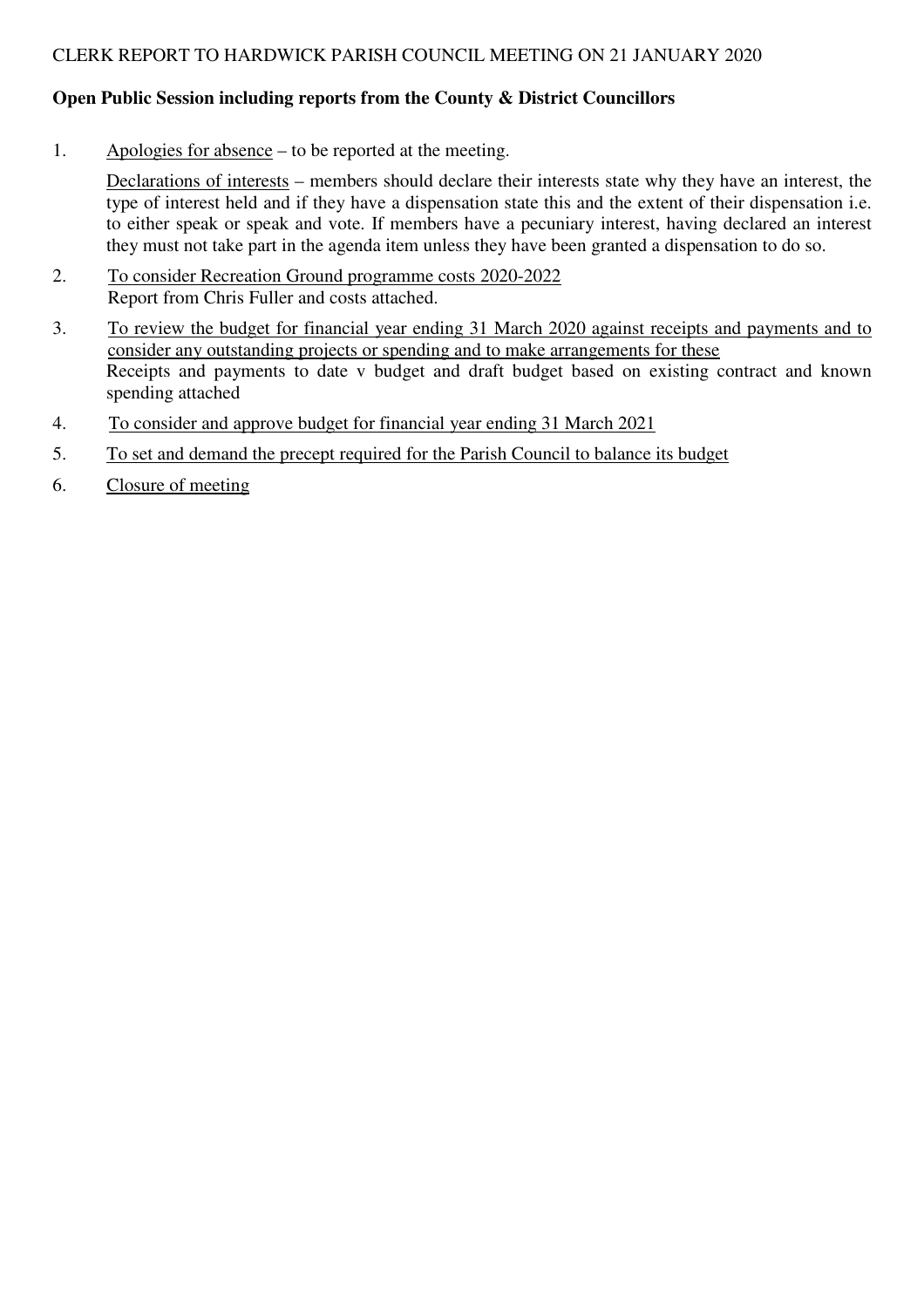| <b>Hardwick Parish Council</b>                                                      |                                |                                             |                                         |                            |                             |                                                                                                                                                                                                                                                                             |                                                                                                                                            |
|-------------------------------------------------------------------------------------|--------------------------------|---------------------------------------------|-----------------------------------------|----------------------------|-----------------------------|-----------------------------------------------------------------------------------------------------------------------------------------------------------------------------------------------------------------------------------------------------------------------------|--------------------------------------------------------------------------------------------------------------------------------------------|
|                                                                                     | <b>Approved</b><br>Budget 2020 | <b>Amount to</b><br><b>Date Dec</b><br>2019 | Percentage<br>of Budget<br><b>Spent</b> | <b>Amount</b><br>Remaining | <b>Draft Budget</b><br>2021 | <b>Notes 2020</b>                                                                                                                                                                                                                                                           | <b>Notes 2021</b>                                                                                                                          |
| <b>Payments</b>                                                                     |                                |                                             |                                         |                            |                             |                                                                                                                                                                                                                                                                             |                                                                                                                                            |
| Advertising                                                                         | 500                            | 80.00                                       | 16%                                     | 420.00                     |                             | Proposed Webmaster, webhosting (£80)                                                                                                                                                                                                                                        | Proposed Webmaster, webhosting (approx £80)                                                                                                |
| Insurance                                                                           | 1900                           | 1,866.80                                    | 98%                                     | 33.20                      |                             | 1900 Year 3 of 3                                                                                                                                                                                                                                                            | Year 1 of 3 New policy/LTA to be agreed.                                                                                                   |
| Salaries, pension & PAYE                                                            | 5600                           | 4,062.60                                    | 73%                                     | 1,537.40                   |                             | Based on NALC Payscales. assuming no overtime.<br>5830 Includes pension and litterpicker                                                                                                                                                                                    | Based on anticipated NALC Payscales. assuming no<br>overtime. Includes pension and litterpicker                                            |
| Admin support                                                                       | 12025                          | 8,016.64                                    | 67%                                     | 4,008.36                   |                             | 12025 Year 2 of 3                                                                                                                                                                                                                                                           | Year 3 of 3                                                                                                                                |
| Ground maintenance, grasscutting & trees                                            | 18000                          | 6,355.00                                    | 35%                                     | 11,645.00                  |                             | Contract awarded to Hamill (year 1 of 3). Tree survey<br>contracted, awaiting report. Earmark at year end?                                                                                                                                                                  | Contract awarded to Hamill (year 2 of 3). RH Landscapes<br>contract = £6225 pa                                                             |
| Admin (Affiliation fees, Gen. supplies)                                             | 3000                           | 2,084.96                                    | 69%                                     | 915.04                     |                             | Estimated based on workload. PC to consider affiliations<br>(CAPALC, Community Assoc. ICO, Parish Online) incl<br>3000 LCPAS. Includes training                                                                                                                             | Estimated based on workload. PC to consider affiliations<br>(CAPALC, Community Assoc. ICO, Parish Online) incl<br>LCPAS. Includes training |
| Repairs & Assets maintenance                                                        | 8000                           | 6,345.78                                    | 79%                                     | 1,654.22                   |                             | inc HSSC Defibrilator consumables                                                                                                                                                                                                                                           | inc HSSC Defibrilator consumables                                                                                                          |
| Street lights                                                                       | 2090                           | £4,345.86                                   | 208%                                    | $-2,255.86$                |                             | CCC have invoiced for both 2017/2018 and 2018/19 in<br>941 FY2020 (No further CCC liability)                                                                                                                                                                                | Based on SSE contract (1 year)                                                                                                             |
| Audit & acct                                                                        | 500                            | 600.00                                      | 120%                                    | $-100.00$                  |                             | External audit fee £50k to £100k = £300 £100k-£200k =<br>£400 £200k-£300k = £600 Internal Audit £200 LCPAS - may External audit fee £200k-£300k = £600 Due to S106<br>be higher if additional work required - LCPAS have closed.<br>Due to S106 income fees will be higher. | income fees will be higher. Internal audit fees range from<br>£150-£800                                                                    |
|                                                                                     |                                |                                             |                                         |                            |                             | In FY20 Pre-school, PC to complete. Parent and Toddlers                                                                                                                                                                                                                     |                                                                                                                                            |
| S137                                                                                | 2000                           | 750.00                                      | 38%                                     | 1,250.00                   |                             | have withdrawn their application.<br>Community Centre working costs. Earmark at year end.                                                                                                                                                                                   |                                                                                                                                            |
| Special projects - Community Centre Operating Costs                                 | 10000                          |                                             |                                         | 10,000.00                  |                             |                                                                                                                                                                                                                                                                             | Cambridge Rd speed reduction & St Neots Rd Central                                                                                         |
| Special projects - Speedwatch and CCC survey                                        | 3024                           | 500                                         | 17%                                     | 2,524.00                   |                             | Earmark at year end?                                                                                                                                                                                                                                                        | reservations to be discussed at meeting                                                                                                    |
| Agency services (P3)                                                                |                                | 0.00                                        |                                         | 0.00                       |                             |                                                                                                                                                                                                                                                                             |                                                                                                                                            |
| Unallocated/Contingency                                                             |                                |                                             |                                         | 0.00                       |                             | Suggest at % unless genreal reserves can be used                                                                                                                                                                                                                            | Suggest at % unless genreal reserves can be used<br>Baseline budget = 23,696 (note grass, trees and assets                                 |
| <b>Total payments</b>                                                               | £66,639.00                     | £35,007.64                                  | 53%                                     | 31,631.36                  | £23,696.00                  |                                                                                                                                                                                                                                                                             | maintenance not included)                                                                                                                  |
| Receipts                                                                            |                                |                                             |                                         |                            |                             |                                                                                                                                                                                                                                                                             |                                                                                                                                            |
| Income pitches                                                                      | 350                            | £250.00                                     | 71%                                     | 100.00                     |                             | Cricket Club have asked for a reduction in fees, wont be<br>250 playing for the forseeable future.                                                                                                                                                                          | Cricket Club wont be playing for the forseeable future.                                                                                    |
| Advertising                                                                         |                                | 0.00                                        |                                         | 0.00                       |                             |                                                                                                                                                                                                                                                                             |                                                                                                                                            |
| <b>Bank Interest</b>                                                                | 1600                           | 1,678.57                                    | 105%                                    | $-78.57$                   | 1700                        |                                                                                                                                                                                                                                                                             |                                                                                                                                            |
| Assets maintenance - Wayleave                                                       | 23                             | 23.68                                       | 103%                                    | $-0.68$                    | 24                          |                                                                                                                                                                                                                                                                             |                                                                                                                                            |
| Speedwatch - sale                                                                   | 300                            |                                             | 0%                                      | 300.00                     |                             | is this still the Council's intention?                                                                                                                                                                                                                                      | To be decided after the PC consider if any reserves can be                                                                                 |
| Precept                                                                             | 60366                          | 60,366.00                                   | 100%                                    | 0.00                       |                             |                                                                                                                                                                                                                                                                             | released or the reserves need to be increased.                                                                                             |
| Special Projects                                                                    |                                |                                             |                                         | 0.00                       |                             |                                                                                                                                                                                                                                                                             |                                                                                                                                            |
| Pavilion rent                                                                       | 4000                           | 3,250.00                                    | 81%                                     | 750.00                     |                             | £4kpa from September 2018 FY20 includes £250<br>4000 underpayment from FY19                                                                                                                                                                                                 | £4kpa from September 2018                                                                                                                  |
| Misc<br><b>Release from Reserves</b>                                                |                                | £0.00                                       |                                         | 0.00                       |                             |                                                                                                                                                                                                                                                                             |                                                                                                                                            |
| <b>Total receipts</b>                                                               | £66,639.00                     | £65,568.25                                  | 98.39%                                  |                            | £5,974.00                   |                                                                                                                                                                                                                                                                             |                                                                                                                                            |
|                                                                                     |                                |                                             |                                         |                            |                             |                                                                                                                                                                                                                                                                             |                                                                                                                                            |
| <b>Reserves</b>                                                                     | B/F                            |                                             | Receipts <b>Payments</b>                | C/F                        |                             |                                                                                                                                                                                                                                                                             |                                                                                                                                            |
| S106 Lark Rise Community space contribution (received<br>28/01/14                   | 520.13                         |                                             |                                         | 520.13                     |                             |                                                                                                                                                                                                                                                                             |                                                                                                                                            |
| S106 Land adj 3 Lark Rise Community Space<br>contribution(2/2016)                   | 817.56                         |                                             |                                         | 817.56                     |                             |                                                                                                                                                                                                                                                                             |                                                                                                                                            |
| S106 Land Adj 311 St Neots Road POS contribution (received<br>12/04/16              | 1815.33                        |                                             |                                         | 1815.33                    |                             |                                                                                                                                                                                                                                                                             |                                                                                                                                            |
| S106 Land Adj 311 St Neots Road community space<br>contribution (received 12/04/16) | 815.75                         |                                             |                                         | 815.75                     |                             |                                                                                                                                                                                                                                                                             |                                                                                                                                            |
| S106 Grace Crescent - Community Facilities (24/9/19)                                | 0.00                           | 160444.44                                   | 5715.00                                 | 154729.44                  |                             |                                                                                                                                                                                                                                                                             |                                                                                                                                            |
| S106 Grace Crescent - Community Bus (24/9/19)                                       | 0.00                           | 26388.89                                    |                                         | 26388.89                   |                             |                                                                                                                                                                                                                                                                             |                                                                                                                                            |
| P3 Scheme                                                                           | 769.02                         |                                             |                                         | 769.02                     |                             |                                                                                                                                                                                                                                                                             |                                                                                                                                            |
| Special Projects FY18                                                               | 5000.00                        |                                             |                                         | 5000.00                    |                             |                                                                                                                                                                                                                                                                             |                                                                                                                                            |
| Special Projects - Community Hall Operating Costs                                   | 19922.26                       |                                             |                                         | 19922.26                   |                             |                                                                                                                                                                                                                                                                             |                                                                                                                                            |
| <b>Transport consultant</b>                                                         | 240.22                         |                                             |                                         | 240.22                     |                             | Commitment to Bourn Parish Council                                                                                                                                                                                                                                          | Is this still required?                                                                                                                    |
| Advertising - Village Plan (FY19)                                                   | 2000.00                        | £173.70                                     | 1,250.00                                | 923.70                     |                             |                                                                                                                                                                                                                                                                             |                                                                                                                                            |
| HH Advertising Received in Error                                                    | 0.00                           | £150.00                                     | 150.00                                  | 0.00                       |                             |                                                                                                                                                                                                                                                                             |                                                                                                                                            |
| <b>General Fund</b>                                                                 | 125817.68                      |                                             |                                         | 164200.65                  |                             | Policy 1.5 times annual expenditure                                                                                                                                                                                                                                         | Policy 1.5 times annual expenditure                                                                                                        |
| <b>Total</b>                                                                        |                                | £157,717.95 £187,157.03                     | £7,115.00                               | £376,142.95                |                             |                                                                                                                                                                                                                                                                             |                                                                                                                                            |
|                                                                                     |                                |                                             |                                         |                            |                             |                                                                                                                                                                                                                                                                             |                                                                                                                                            |
| Receipts                                                                            |                                | £252,725.28                                 |                                         |                            |                             |                                                                                                                                                                                                                                                                             |                                                                                                                                            |
| Payments                                                                            |                                |                                             | £42,122.64                              |                            |                             |                                                                                                                                                                                                                                                                             |                                                                                                                                            |

To work out the amount a band D house pays the Precept should be divided by 980.6 (the advised collation rate). In the current FY2020 the number of Band D properties was  $945.1 = £63.82$ 

Notes to draft budget meeting

#### **2. Reserves review**

**3. Draft Budget FY2021**

#### **4. Precept required**

**1. The Council is asked to review its budget to date.**

The PC to agree the level of reserves it wishes to hold.

S137 if the PC budget an amount it should only spend upto 8.32 per elector(2032). If not used the balance is released to the general reserves it can not be carried forward. Please Note NALC advice that money can not be given to churches (LGA 1894 S8) Are there any special projects for FY 2020 that have not been put in hand and should be?

S106 money for Larkrise can only be spent on outdoor play facilities. The indoor facilities section of the fund has already been allocated to the Community Room

The amount required to balance the budget - payments - receipts = the precept

The Council is asked to review all cells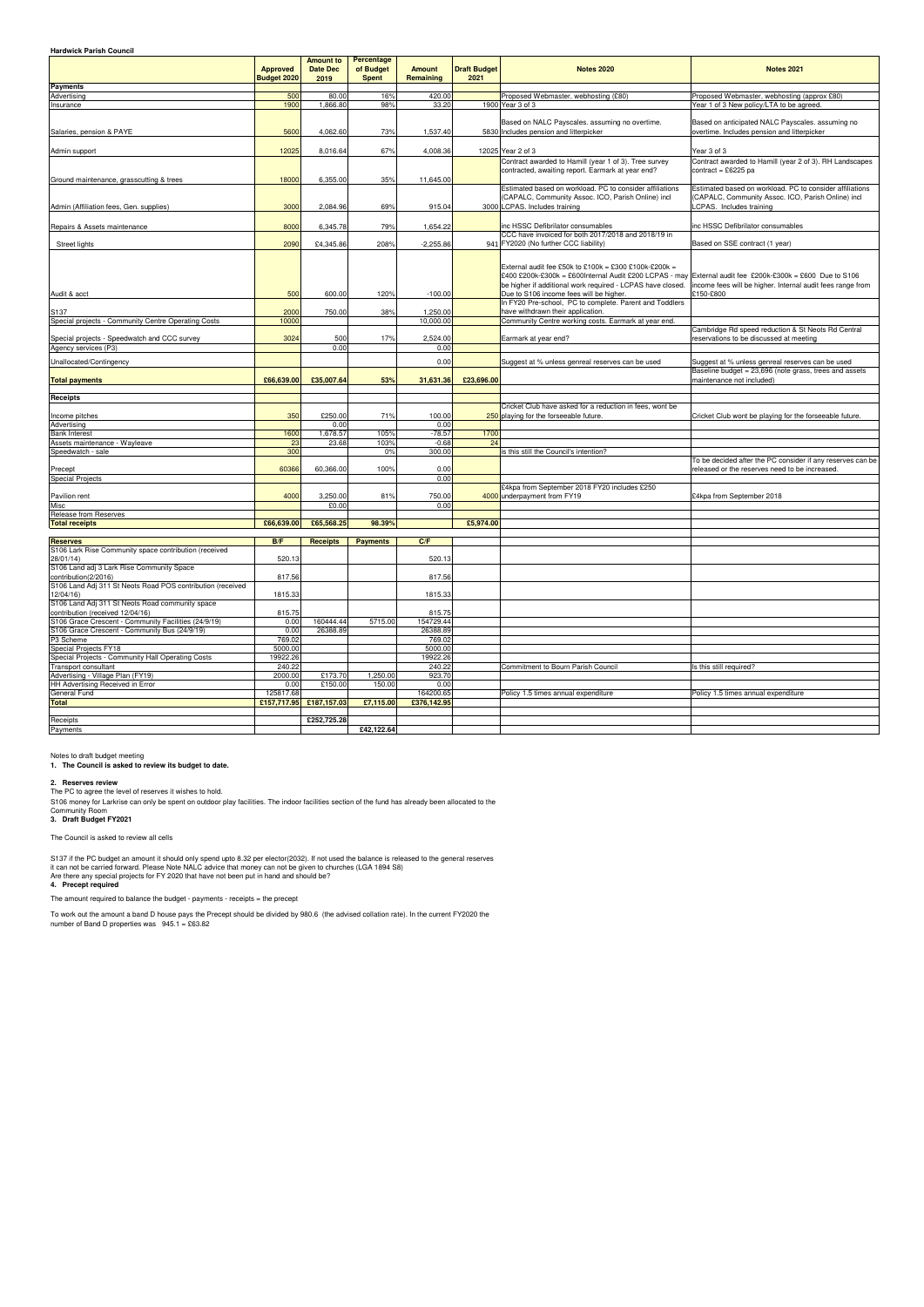Program for the recreation ground.

#### 2020

March aeration whole field c £500 April weed treatment of whole field £300 September decompaction of football pitch £275 Cost for 2020 £1075

### 2021

March aeration whole field c £500

April weed treatment of whole field £300

September decompaction of football pitch £275

Possibility of sand top dressing £640 + sand 80 tons

Cost for 2021 £2015 + sand

2022

March aeration whole field c £500

April weed treatment of whole field £300

September decompaction of both football pitches £550

Cost for 2023 £1350

It is noted that the area in front of the pavilion floods and this is almost certainly due to the football training that has occurred over the years. This area has not had any decompaction done at all. I would suggest that this is done in September 2020. Cost will be about £100.

As the grass growth on both football pitches is good even with the amount of play over-seeding is not necessary at this stage.

I will monitor to see if fertiliser is required, but I suspect that levels of growth suggest not, but will advise if required.

Chris Fuller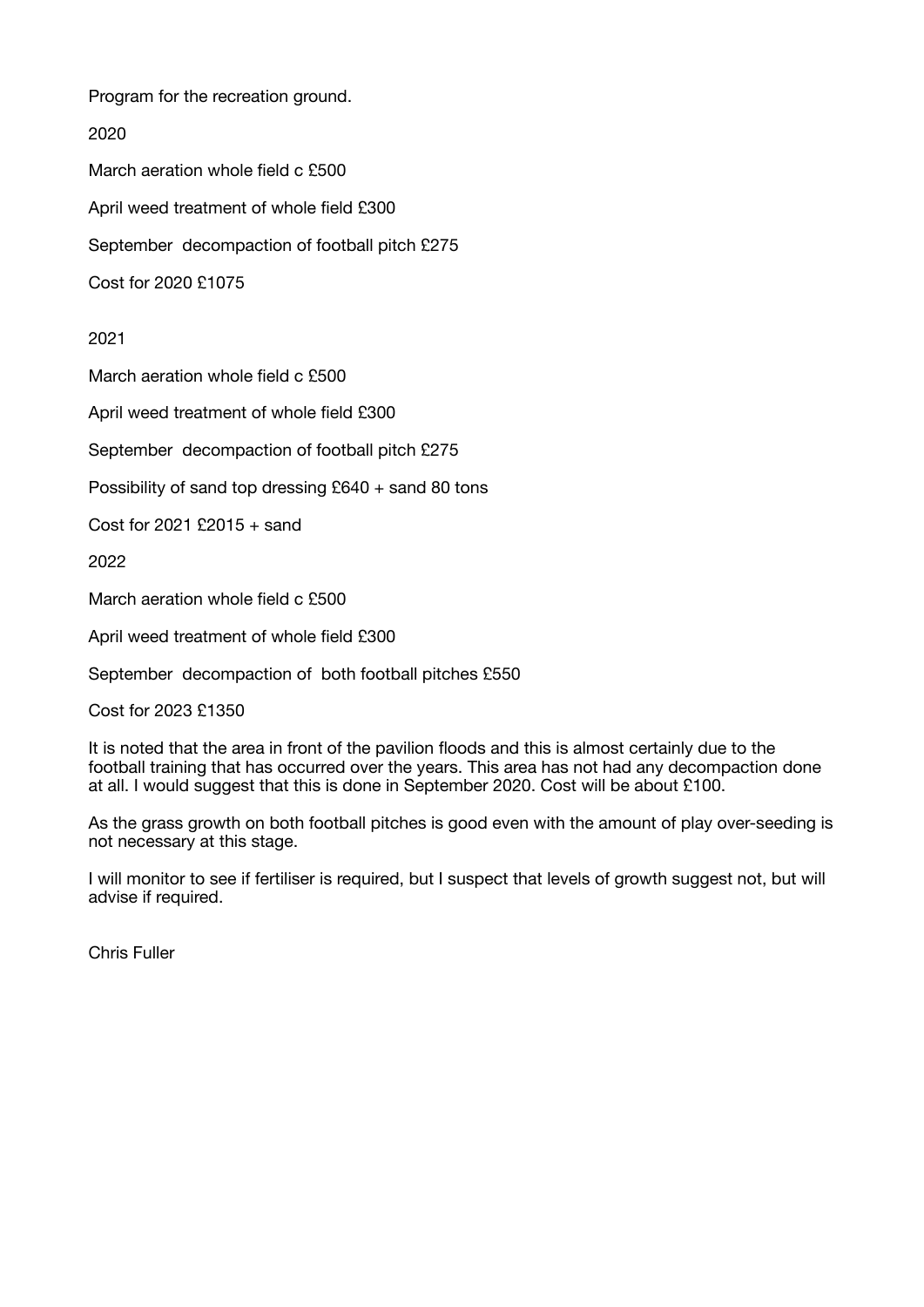## Mel Pooley MSc.

[melvinpooley20@gmail.com](mailto:melvinpooley20@gmail.com) Phone - 07770411650

# **Quote for Recommended Work Feb 2020/Dec 2022**

Assessment Date – 30/12/19 Contact- Chris Fuller

Venue – Hardwick

E-mail –

Quote Date – 30/12/19 Phone – 07557388229

| <b>Winter Sports Pitches</b>                        | Cost per<br>Pitch     | Number of<br><b>Pitches</b> | Cost | <b>Discounted</b><br>Price<br>Spring<br>2020 | <b>Discounted</b><br>Price<br>Autumn<br>2020 |
|-----------------------------------------------------|-----------------------|-----------------------------|------|----------------------------------------------|----------------------------------------------|
|                                                     |                       |                             |      |                                              |                                              |
| Aeration with<br>Vertidrain, Senior<br><b>Pitch</b> | £275                  |                             |      |                                              |                                              |
|                                                     |                       |                             |      |                                              |                                              |
| Decompaction with<br>Shockwave                      | £275                  |                             |      |                                              |                                              |
| Sand /soil Topdressing<br>40 tonne per pitch Min    | £8.00<br>per<br>Tonne |                             |      |                                              |                                              |
| Overseeding                                         | £250                  |                             |      |                                              |                                              |
| Fertilizer application                              | £110                  |                             |      |                                              |                                              |
|                                                     |                       |                             |      |                                              |                                              |
| <b>Total Cost Of Work</b>                           |                       |                             |      |                                              |                                              |

### **Materials to be supplied by the Club /Parish Council.**

| Sand | Hanson                                      | <b>Rhys Buckley</b> | 07966499298 |
|------|---------------------------------------------|---------------------|-------------|
|      |                                             |                     |             |
|      | Seed /Fertilizer Sherriff Amenity See below |                     |             |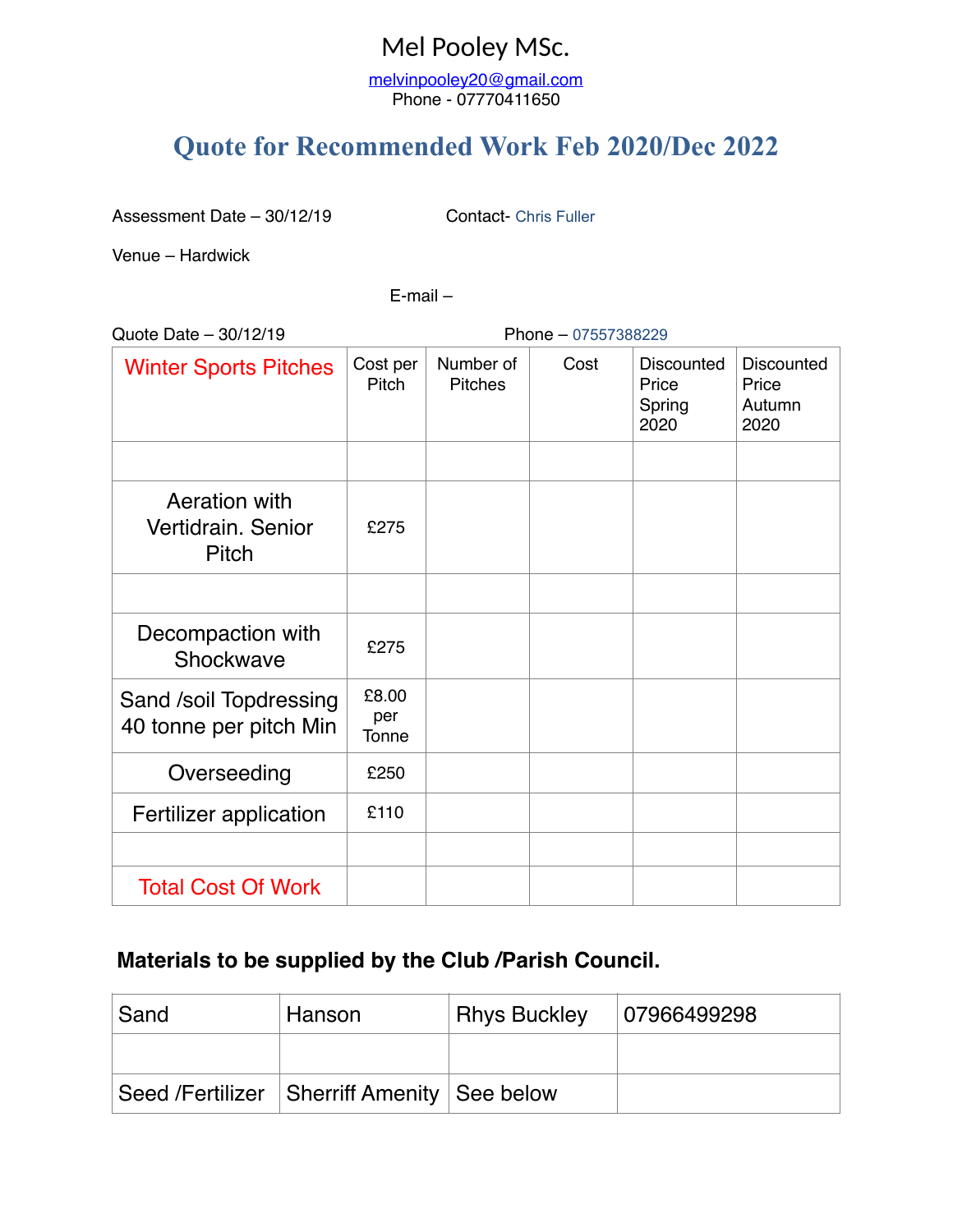## Mel Pooley MSc.

[melvinpooley20@gmail.com](mailto:melvinpooley20@gmail.com) Phone - 07770411650

| <b>Complete</b><br><b>Weed Control</b> | Spraying<br>Contractor | Rod Thompson | rodthompson@cwc.uk.co |
|----------------------------------------|------------------------|--------------|-----------------------|
|----------------------------------------|------------------------|--------------|-----------------------|

Please contact Mel Pooley to arrange for the work to proceed.